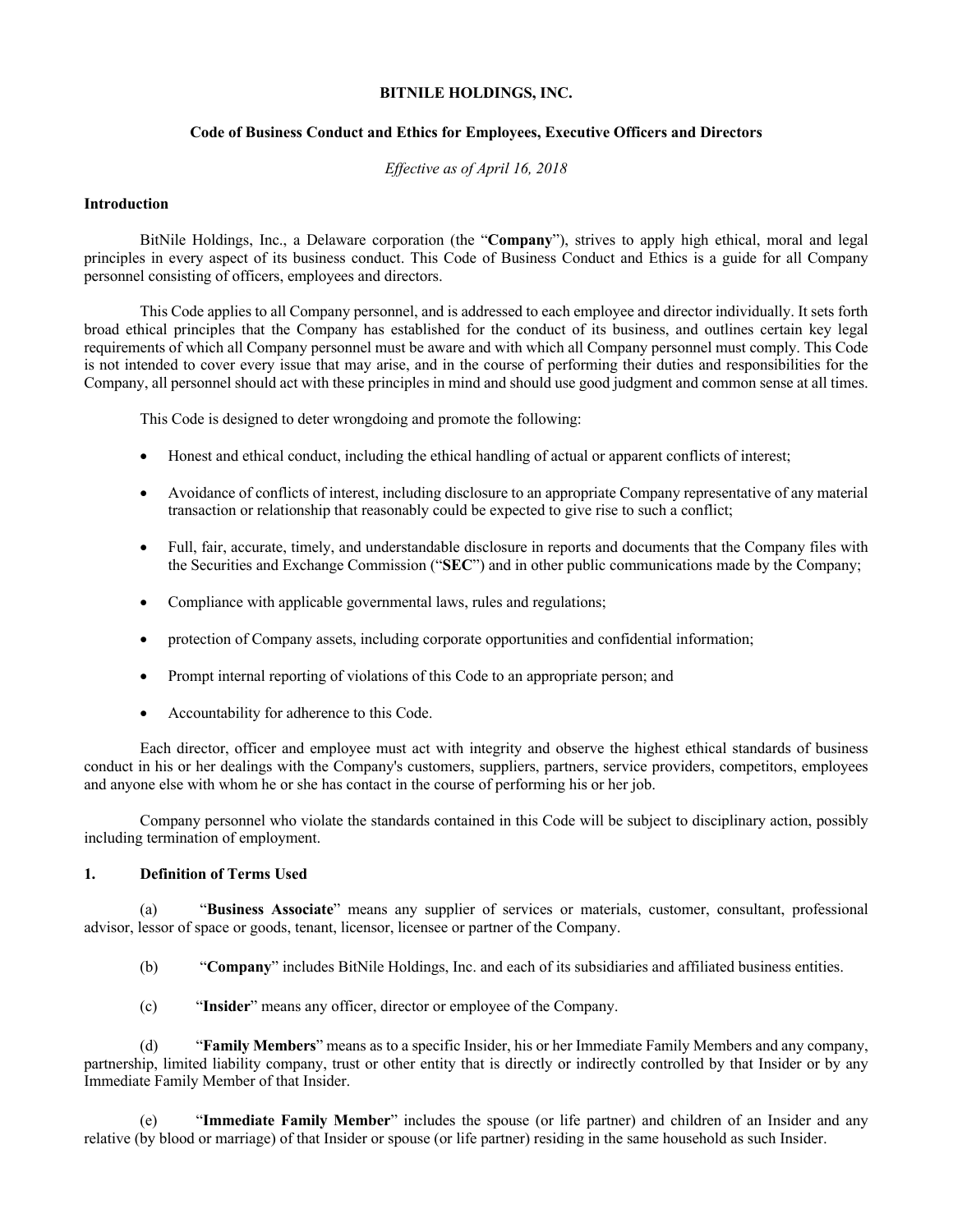### (f) "**Compliance Officer**" shall mean the Chief Financial Officer of the Company.

### **2. Conflicts of Interest**

A "conflict of interest" exists when an individual's private interest (or the interest of a member of his or her family) interferes with or appears to interfere with the interests of the Company. A conflict of interest can arise when the individual (or a member of his or her family) acts or has interests that may make it difficult for him or her to objectively and effectively perform his or her work for the Company. Conflicts of interest also can arise when the individual, or a member of his or her family, receives improper personal benefits because of his or her position in the Company.

Unless approved by the Board, neither you nor any member of your immediate family can acquire a financial interest in, or accept employment with, an entity doing business with the Company if the interest or employment could conflict with your duties to the Company and the performance of such duties. For example, it is usually a conflict of interest for Company personnel to work simultaneously for a competitor, customer or supplier. Also, you cannot work for a competitor as an employee, consultant or board member.

Loans by the Company to, or guarantees by the Company of obligations of, employees or their family members are of special concern and could constitute improper personal benefits to the recipients of such loans or guarantees, depending on the facts and circumstances. Loans by the Company to, or guarantees by the Company of obligations of, any director or executive officer or their family members are expressly prohibited.

In addition, you and your immediate family members cannot accept material gifts or favors that could create the appearance that your business judgment could be affected by the receipt of such gifts or favors. You and members of your immediate family, however, can accept gifts of nominal value from existing sources, prospective sources or persons, firms or companies with whom the Company does or might do business.

The purpose of business entertainment and gifts in a commercial setting is to create good will and sound working relationships, not to gain unfair advantage with customers. You cannot offer gifts or favors to any employee, or a member of the employee's immediate family, of a competitor, supplier or customer if the gifts or favors might place the recipient under any obligation to you or to the Company.

Conflicts of interest are prohibited as a matter of Company policy. You are required to bring any conflict of interest or potential conflict of interest to the attention of your immediate supervisor, the Compliance Officer or other appropriate person as described in Section 17. Conflicts of interest may not always be apparent, so if you have a question regarding whether a particular situation is a conflict of interest, you should consult with your immediate supervisor or contact the Compliance Officer. Executive officers or members of the Board should consult with the Chair or another member of the Audit Committee of the Board, which consists entirely of outside, independent directors.

# **3. Corporate Opportunities**

All directors, officers and employees owe a duty to the Company to advance its interests when the opportunity arises. Directors, officers and employees are prohibited from taking for themselves personally (or for the benefit of friends or family members) opportunities that are discovered through the use of Company assets, property, information or position. Directors, officers and employees may not use Company assets, property, information or position for personal gain (including gain of friends or family members). In addition, no director, officer or employee may compete with the Company.

#### **4. Non-Disclosure of Information**

(a) No Insider or Family Member shall discuss with, or inform others about, any actual or contemplated business transaction by a Business Associate or the Company except in the performance of the Insider's employment duties or in an official capacity and then only for the benefit of the Business Associate or the Company, as appropriate, and in no event for personal gain or for the benefit of any other third party.

No Insider or Family Member shall give any information to any third party about any business transaction of the Company or its Business Associates that are proposed or in process unless expressly authorized to do so by the Compliance Officer.

(c) No Insider or Family Member other than the Company's Chief Executive Officer or the Chief Financial Officer may discuss with any member of the press or media the Company or its Business Associates except with the prior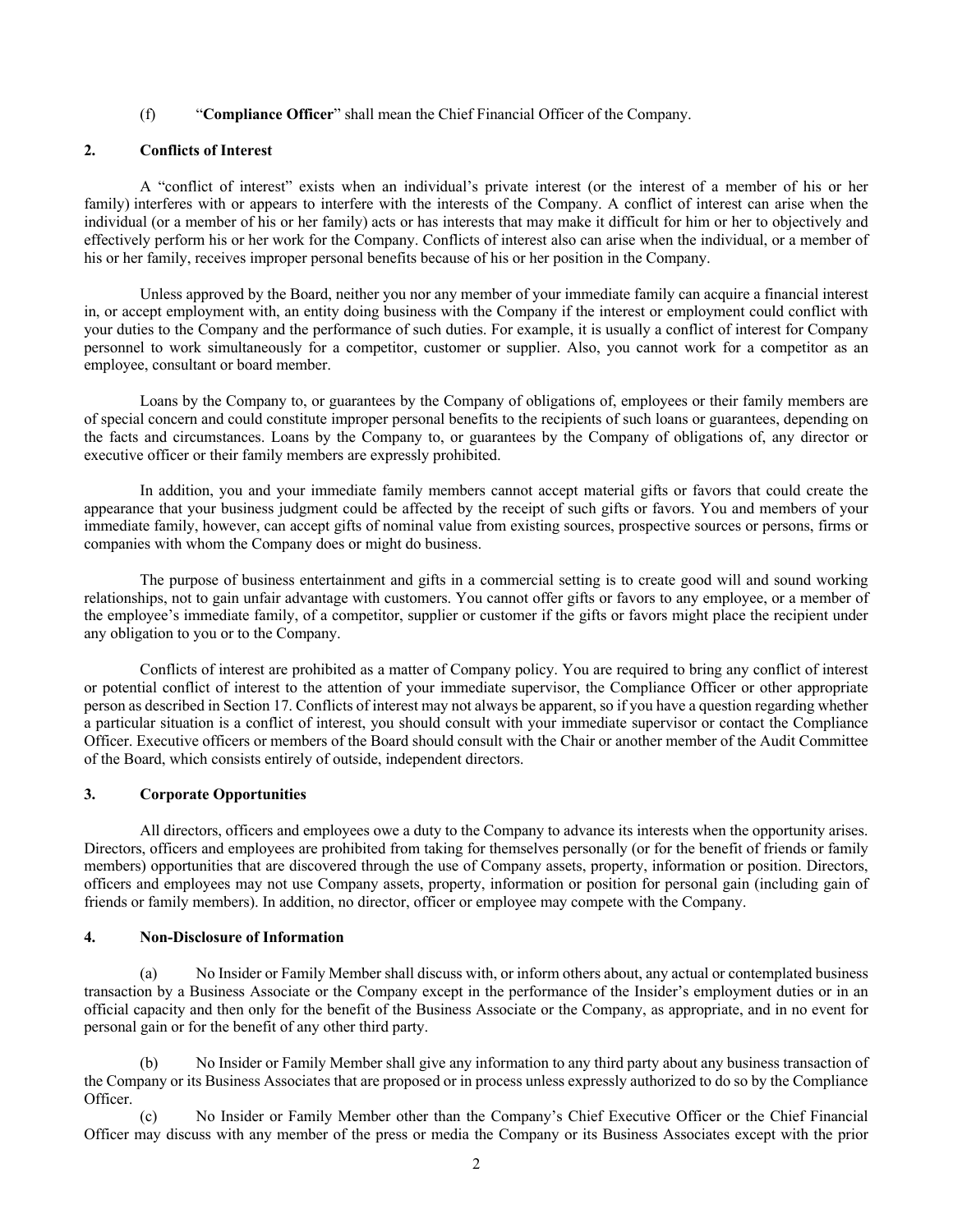authorization of the Compliance Officer. Insiders and Family Members shall refer all press inquiries to the Chief Executive Officer.

# **5. Fair Dealing**

The Company seeks to outperform its competition fairly and honestly through superior performance and not through unethical or illegal business practices. Company personnel must deal fairly with the Company's customers, suppliers, partners, service providers, competitors, employees and anyone else with whom he or she has contact in the course of performing his or her job. Company personnel cannot steal proprietary information, possess trade secret information obtained without the owner's consent, or induce such disclosures by past or present employees of other companies. You may not take unfair advantage of anyone through manipulation, concealment, abuse of confidential information, misrepresentation of material facts or any other intentional unfair practice. The knowing or deliberate falsification of any documents or data in connection with service to the Company will be the basis for immediate discharge and may subject the violator to civil and/or criminal penalties.

### **6. Protection and Proper Use of Company Assets**

Company personnel must endeavor to protect the Company's assets and property and ensure their efficient use. Theft, carelessness, and waste have a direct adverse impact on the Company's profitability and are prohibited. All payments with Company funds require approval by an authorized officer who has knowledge of the purpose of the payment, adequate substantiation of the identity of the payee and written contracts establishing the payment obligation. Company personnel must report any suspected incident of fraud or theft immediately for investigation. Moreover, Company personnel must use all assets and property of the Company only for legitimate business purposes.

The obligation of Company personnel to protect the Company's assets extends to the Company's intellectual property. Intellectual property includes trade secrets, patents, patent applications, trademarks, and copyrights, as well as business, marketing and service plans, clinical studies, regulatory dossiers, formulations, designs, databases, records, salary information and any non-public financial data and reports. Unauthorized use or distribution of this information violates Company policy and may subject the violator to civil and/or criminal penalties.

#### **7. Compliance with Laws, Rules and Regulations**

Employees, officers and directors should comply, both in letter and spirit, with all applicable laws, rules and regulations in the cities, states and countries in which the Company operates. Although not all employees, officers and directors are expected to know the details of all applicable laws, rules and regulations, it is important to know enough to determine when to seek advice from appropriate personnel. Company personnel should contact the Compliance Officer with any questions as to the applicability of any law, rule or regulation or the appropriate manner of compliance therewith. The Compliance Officer will be responsible for conferring with legal counsel and resolving the issue.

### **8. Insider Trading**

Securities laws and regulations prohibit the misuse of material non-public ("**inside**") information when purchasing, selling or recommending securities.

Inside information obtained by any Insider from any source must be kept strictly confidential. All inside information should be kept secure and access to files and computer files containing such information should be restricted. Insiders shall not use, act upon, or disclose to any third party including, without limitation, any Family Member, any material inside information, except as may be necessary for the Company's legitimate business purposes to the extent approved, in advance, by the Compliance Officer. Questions and requests for assistance regarding inside information should be promptly directed to the Compliance Officer.

Information is generally considered "material" if (a) there is a substantial likelihood that a reasonable investor would find the information important in determining whether to trade in a security, or (b) the information, if made public, would likely affect the market price of a company's securities. Inside information typically includes, but is not limited to, knowledge of pending Company business transactions, corporate finance activity, mergers or acquisitions, unannounced earnings and financial results and other significant developments affecting the Company.

Insiders and Family Members are prohibited from insider trading (buying or selling securities when in possession of material, nonpublic information) or tipping (passing such information on to someone who may buy or sell securities).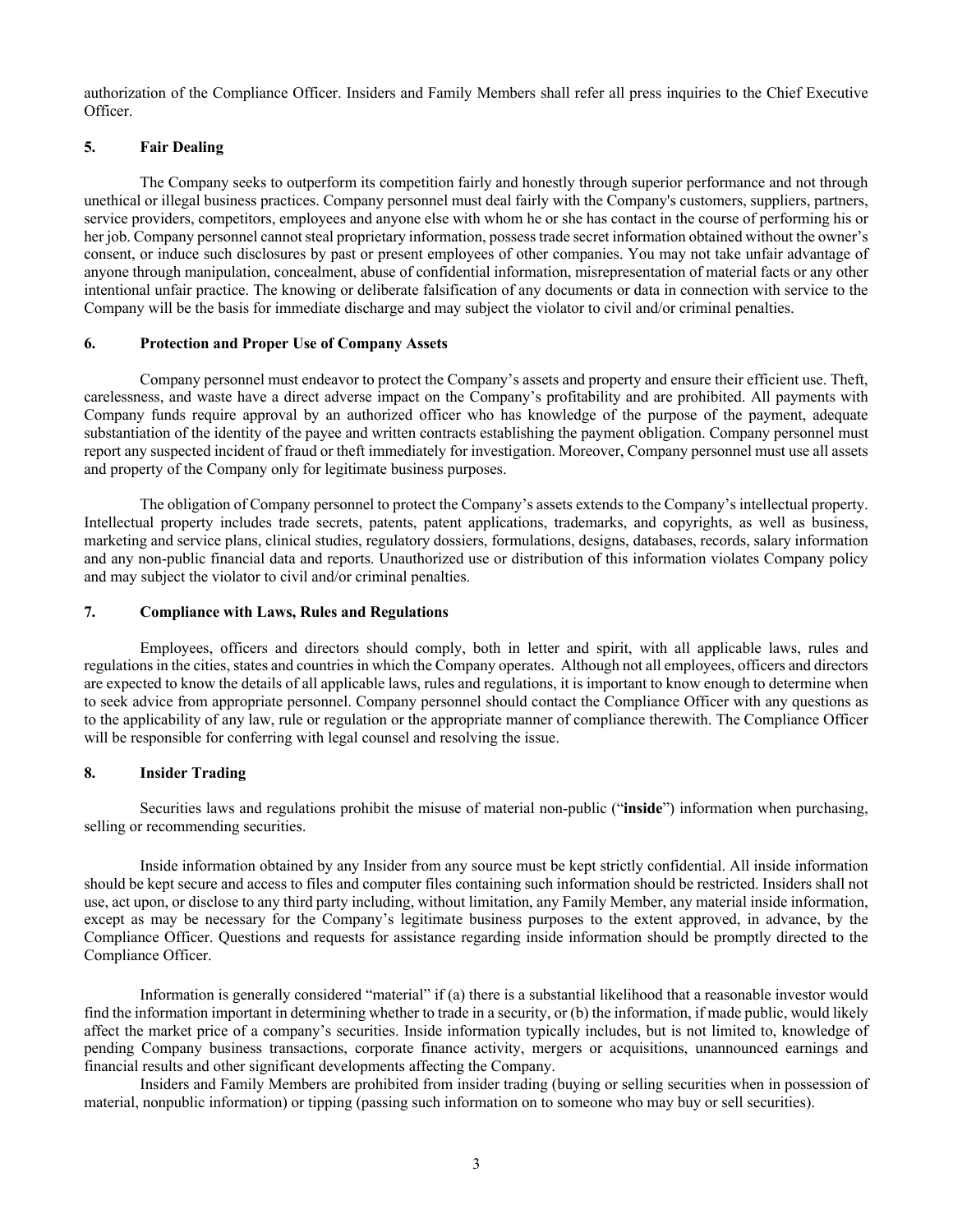This prohibition on insider trading applies to Company securities and also to the securities of Business Associates if such person learns material, nonpublic information about them as a result of his or her position with the Company.

Information is generally considered "nonpublic" unless it has been adequately disclosed to the public, which means that the information must be publicly disclosed and adequate time must have passed for the securities markets to absorb the information. A delay of two business days is usually considered a sufficient period for routine information to be absorbed by the market. A longer period may be necessary for particularly significant or complex matters.

If an Insider leaves the Company, he or she must maintain the confidentiality of all inside information until it has been adequately disclosed to the public. If there is any question as to whether information regarding the Company or any Business Associate is material or has been adequately disclosed to the public, the Compliance Officer must be contacted.

#### **9. Disclosure**

The Company's periodic reports and other documents filed with the SEC, including all financial statements and other financial information, must comply with applicable federal securities laws and SEC rules. Each director, officer and employee who contributes in any way to the preparation or verification of the Company's financial statements and other financial information must ensure that the Company's books, records and accounts are accurately maintained. Each director, officer and employee must cooperate fully with the Company's accounting and internal audit departments, as well as the Company's independent public accountants and counsel.

Each Insider who is involved in the Company's disclosure process must:

- be familiar with and comply with the Company's disclosure controls and procedures and its internal control over financial reporting; and
- take all necessary steps to ensure that all filings with the SEC and all other public communications about the financial and business condition of the Company provide full, fair, accurate, timely and understandable disclosure.

### **10. Compliance with Internal Controls and Disclosure Controls**

(a) The Company has adopted a system of internal controls that must be strictly adhered to by all Insiders in providing financial and business transaction information to and within the Company. The internal controls are the backbone of the integrity of the Company's financial records and financial statements.

Each Insider shall promptly report to the Compliance Officer any actual or suspected breaches or violations of the Company's internal controls that come to the attention of the Insider.

Each Insider shall promptly report to the Compliance Officer any actual or suspect fraudulent or questionable transactions or occurrences that come to the attention of the Insider. Potentially fraudulent transactions include, without limitation, embezzlement, forgery or alteration of checks and other documents, theft, misappropriation or conversion to personal use of Company assets, and falsification of records.

Each Insider is encouraged to bring to the attention of the Compliance Officer any changes that the Insider believes may improve the Company's system of internal controls.

(b) The Company has adopted a system of disclosure controls and procedures to assure that all important information regarding the business and prospects of the Company is brought to the attention of the Chief Executive Officer and Chief Financial Officer of the Company. The accuracy and timeliness of compliance with those disclosure controls and procedures is critical to this system of disclosure controls is critical to enabling those officers to provide the financial statement and periodic report certifications required by Federal law.

Each Insider shall strictly adhere to the system of disclosure controls, including the internal reporting responsibilities assigned to him or her by the Company.

Each Insider shall promptly report in accordance with Company policy any significant event or occurrence (whether positive or negative) that arises in the course of the Insider's duties and responsibilities. Events or occurrences include those that affect or may affect the Company or its Business Associates, competitors or industry. General economic conditions need not be reported.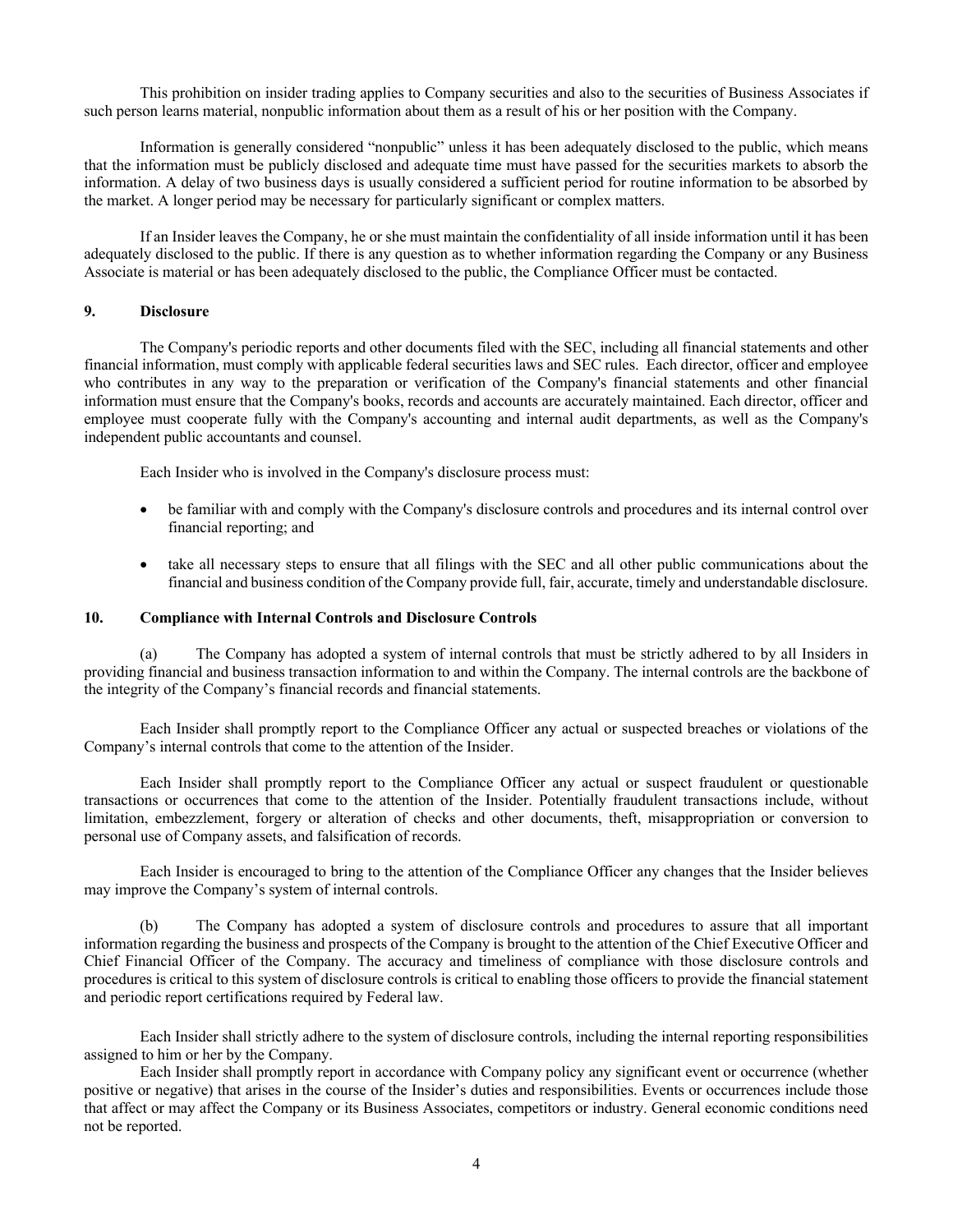(c) Each Insider shall be candid in discussing matters concerning internal controls and business disclosures with the Company's management, internal auditors, outside auditors, outside counsel and directors. Factual information is important. Opinions and observations are strongly encouraged.

### **11. Discrimination and Harassment**

The Company requires strict adherence to its policies and applicable laws regarding equal employment opportunities and discrimination in the workplace. The Company will not tolerate illegal discrimination or harassment. Relationship with colleagues and business relationships with competitors, suppliers and customers always must be conducted free of any discrimination, including based on race, color, creed, religion, age, sex, sexual preference, national origin, marital status, veteran status, handicap or disability.

# **12. Health and Safety**

The Company strives to provide all Company personnel with a safe and healthful work environment. You share responsibility for maintaining a safe and healthy workplace by following safety and health rules and practices and reporting accidents, injuries and unsafe equipment, practices or condition.

The Company will not tolerate violence or threatening behavior in the workplace. In addition, Company personnel are required to report to work in condition to perform their duties, free from the influence of illegal drugs or alcohol. The Company will not tolerate the use of illegal drugs in the workplace.

### **13. Record-Keeping**

The Company requires honest and accurate recording and reporting of information in order to make responsible business decisions. You must document and record accurately all of your business expenses. If you are unsure whether a particular expense is legitimate, you should ask the Company's Chief Financial Officer. Executive officers or members of the Board should confer with a member of the Audit Committee. Rules and guidelines regarding business expenses are available from the Company's account department.

All of the Company's books, records, accounts and financial statements must be maintained in reasonable detail, must appropriately reflect the Company's transactions and must conform both to applicable legal requirements and to the Company's system of internal controls. Unrecorded or "off the books" funds or assets cannot be maintained unless permitted by applicable laws or regulations.

If the existence of a subpoena or impending government investigation becomes known to an Insider, he or she must immediately contact the Compliance Officer. Insiders must retain all records and documents that may be responsive to a subpoena or pertain to an investigation. Any questions regarding whether a record or document pertains to an investigation or may be responsive to a subpoena should be directed to the Compliance Officer before the record or document is disposed of. Insiders shall strictly adhere to the directions of the Compliance Officer in handling such records or documents.

Company personnel must avoid exaggeration, derogatory remarks, guesswork or inappropriate characterizations of people and companies in business records and communications. This prohibition applies equally to e-mail, internal memos and formal reports.

#### **14. Payments to Government Personnel or Candidates for Office**

The United States Foreign Corrupt Practices Act prohibits giving anything of value, directly or indirectly, to officials of foreign governments or foreign political parties or candidates to obtain or retain business. Making payments to government officials of any country is illegal.

Kickbacks, bribes, rebates or other illegal consideration are prohibited, and must never be given or accepted by any Company personnel. All Company personnel dealing with government agencies must be aware of, and comply with, any agency rules limiting or prohibiting gifts or other favors.

The Company cannot contribute, directly or indirectly, to any political campaign or party. Company personnel cannot use expense accounts to pay for any personal political contributions or seek any other form of reimbursement from the Company for such contributions. Of course, you are free to engage in political activity with your own resources on your own time.